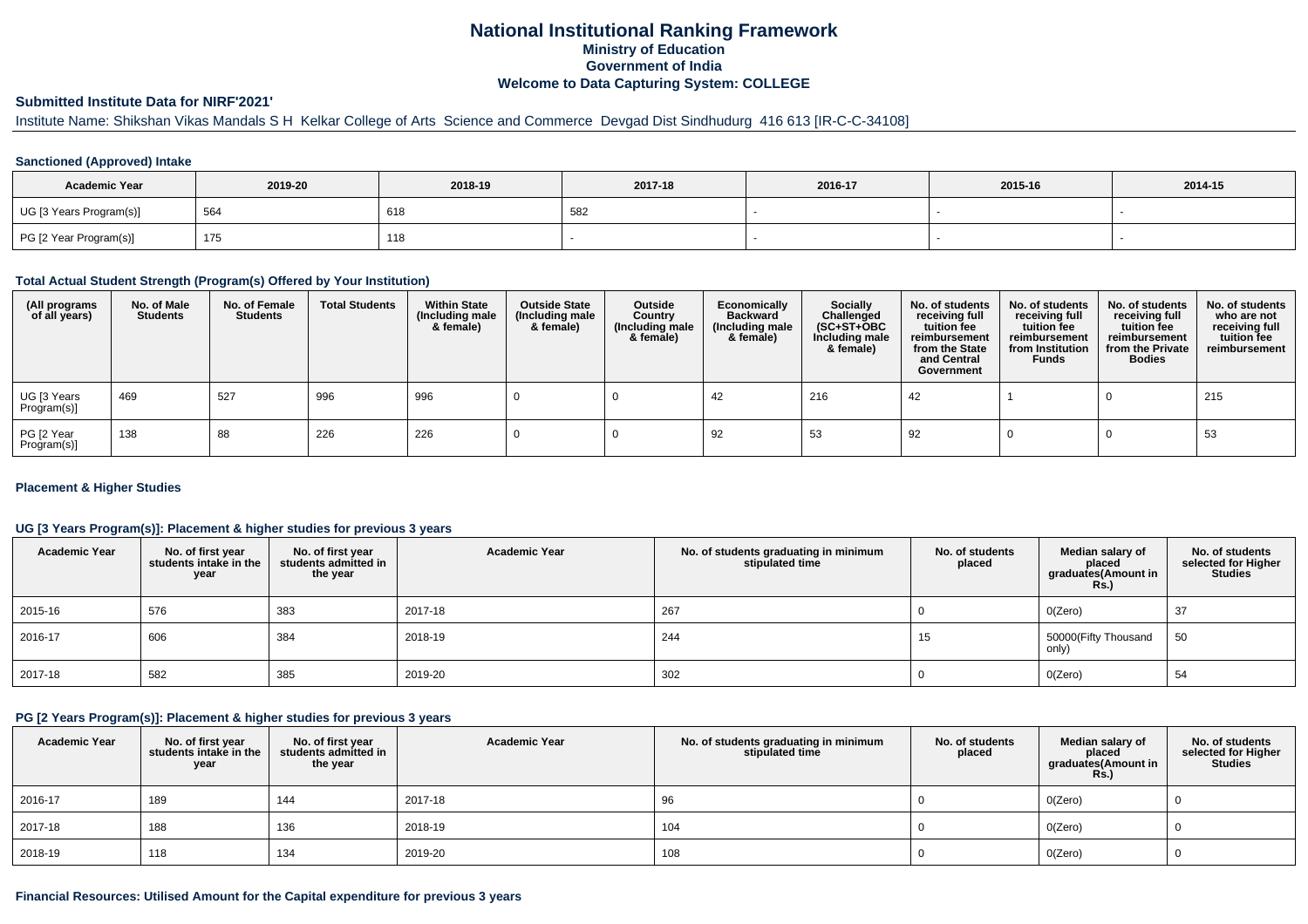| <b>Academic Year</b>                                                                                 | 2019-20                                      | 2018-19                                   | 2017-18                                     |  |  |  |  |  |  |  |  |  |
|------------------------------------------------------------------------------------------------------|----------------------------------------------|-------------------------------------------|---------------------------------------------|--|--|--|--|--|--|--|--|--|
|                                                                                                      | <b>Utilised Amount</b>                       | <b>Utilised Amount</b>                    | <b>Utilised Amount</b>                      |  |  |  |  |  |  |  |  |  |
| Annual Capital Expenditure on Academic Activities and Resources (excluding expenditure on buildings) |                                              |                                           |                                             |  |  |  |  |  |  |  |  |  |
| Library                                                                                              | 140286 (ONE LAKH FORTY THOUSAND TWO HUNDRED  | 132430 (ONE LAKH THIRTYTWO THOUSAND FOUR  | 163301 (ONE LAKH SIXTYTHREE THOUSAND THREE  |  |  |  |  |  |  |  |  |  |
|                                                                                                      | EIGHTYSIX ONLY)                              | HUNDRED THIRTY ONLY)                      | HUNDRÉD ONE ONLY)                           |  |  |  |  |  |  |  |  |  |
| New Equipment for Laboratories                                                                       | 766784 (SEVAN LAKH SIXTYSIX THOUSAND SEVEN   | 1403215 (FOURTEEN LAKH THREE THOUSAND TWO | 735921 (SEVEN LAKH THIRTYFIVE THOUSAND NINE |  |  |  |  |  |  |  |  |  |
|                                                                                                      | HUNDRÈD EIGHTYFOUR ONLY)                     | HUNDRED FIFTEEN ONLY)                     | HUNDRED TWENTYONE ONLY)                     |  |  |  |  |  |  |  |  |  |
| Other expenditure on creation of Capital Assets (excluding                                           | 39250 (THIRTYNINE THOUSAND TWO HUNDRED FIFTY | 0 (ZERO)                                  | 135370 (ONE LAKH THIRTYFIVE THOUSAND THREE  |  |  |  |  |  |  |  |  |  |
| expenditure on Land and Building)                                                                    | ONLY)                                        |                                           | HUNDRED SEVENTY ONLY)                       |  |  |  |  |  |  |  |  |  |

## **Financial Resources: Utilised Amount for the Operational expenditure for previous 3 years**

| <b>Academic Year</b>                                                                                                                                                                            | 2019-20                                                                    | 2018-19                                                            | 2017-18                                                                 |  |  |  |  |  |  |  |  |  |
|-------------------------------------------------------------------------------------------------------------------------------------------------------------------------------------------------|----------------------------------------------------------------------------|--------------------------------------------------------------------|-------------------------------------------------------------------------|--|--|--|--|--|--|--|--|--|
|                                                                                                                                                                                                 | <b>Utilised Amount</b>                                                     | <b>Utilised Amount</b>                                             | <b>Utilised Amount</b>                                                  |  |  |  |  |  |  |  |  |  |
| <b>Annual Operational Expenditure</b>                                                                                                                                                           |                                                                            |                                                                    |                                                                         |  |  |  |  |  |  |  |  |  |
| Salaries (Teaching and Non Teaching staff)                                                                                                                                                      | 4773560 (FORTYSEVEN LAKH SEVENTYTHREE<br>THOUSAND FIVE HUNDRED SIXTY ONLY) | 4052940 (FORTY LAKHS FIFTYTWO THOUSAND NINE<br>HUNDRED FORTY ONLY) | 4801732 (FORTYEIGHT LAKHS ONE THOUSAND SEVEN<br>HUNDRED THIRTYTWO ONLY) |  |  |  |  |  |  |  |  |  |
| Maintenance of Academic Infrastructure or consumables and<br>other running expenditures (excluding maintenance of hostels<br>and allied services, rent of the building, depreciation cost, etc) | 122896 (ONE LAKH TWENTYTWO THOUSAND EIGHT<br>HUNDRED NINETYSIX ONLY)       | 211633 (TWO LAKH ELEVEN THOUSAND SIX HUNDRED<br>THIRTYTHREE ONLY)  | 319984 (THREE LAKH NINETEEN THOUSAND NINE<br>HUNDRED EIGHTYFOUR ONLY)   |  |  |  |  |  |  |  |  |  |
| Seminars/Conferences/Workshops                                                                                                                                                                  | $0$ (ZERO)                                                                 | $0$ (ZERO)                                                         | $0$ (ZERO)                                                              |  |  |  |  |  |  |  |  |  |

## **PCS Facilities: Facilities of physically challenged students**

| 1. Do your institution buildings have Lifts/Ramps?                                                                                                        | Yes, less than 40% of the buildings |
|-----------------------------------------------------------------------------------------------------------------------------------------------------------|-------------------------------------|
| 2. Do your institution have provision for walking aids, includingwheelchairs and transportation from one building to another for<br>handicapped students? | No                                  |
| 3. Do your institution buildings have specially designed toilets for handicapped students?                                                                | Yes, less than 40% of the buildings |

### **Faculty Details**

| <b>Srno</b> | Name                                         | Age | Designation            | Gender | Qualification | <b>Experience (In</b><br>Months) | <b>Is Associated</b><br><b>Last Year</b> | <b>Currently</b><br>working with<br>institution? | <b>Joining Date</b> | <b>Leaving Date</b> | <b>Association type</b> |
|-------------|----------------------------------------------|-----|------------------------|--------|---------------|----------------------------------|------------------------------------------|--------------------------------------------------|---------------------|---------------------|-------------------------|
|             | DR KAMAT<br><b>MAHENDRA</b><br><b>MADHAV</b> | 50  | Assistant<br>Professor | Male   | Ph.D          | 345                              | Yes                                      | Yes                                              | 07-09-1991          | $\sim$              | Regular                 |
| 2           | <b>RAUT</b><br>PRASHANT<br>ARJUN             | 54  | Assistant<br>Professor | Male   | M.A           | 324                              | Yes                                      | Yes                                              | 08-07-1993          | $\sim$              | Regular                 |
| 3           | <b>DAPTARDAR</b><br>NAGESH<br>SHARAD         | 52  | Assistant<br>Professor | Male   | M.Sc.         | 312                              | Yes                                      | Yes                                              | 18-07-1994          | $\sim$              | Regular                 |
|             | <b>KUNURE</b><br>VIJAYKUMAR<br><b>BHIVA</b>  | 54  | Associate<br>Professor | Male   | M.Sc.         | 347                              | Yes                                      | Yes                                              | 19-08-1991          | $\sim$              | Regular                 |
| 5           | <b>BAPAT AVINASH</b><br><b>VINAYAK</b>       | 57  | Associate<br>Professor | Male   | M.Sc.         | 360                              | Yes                                      | Yes                                              | 05-07-1990          | $\sim$              | Regular                 |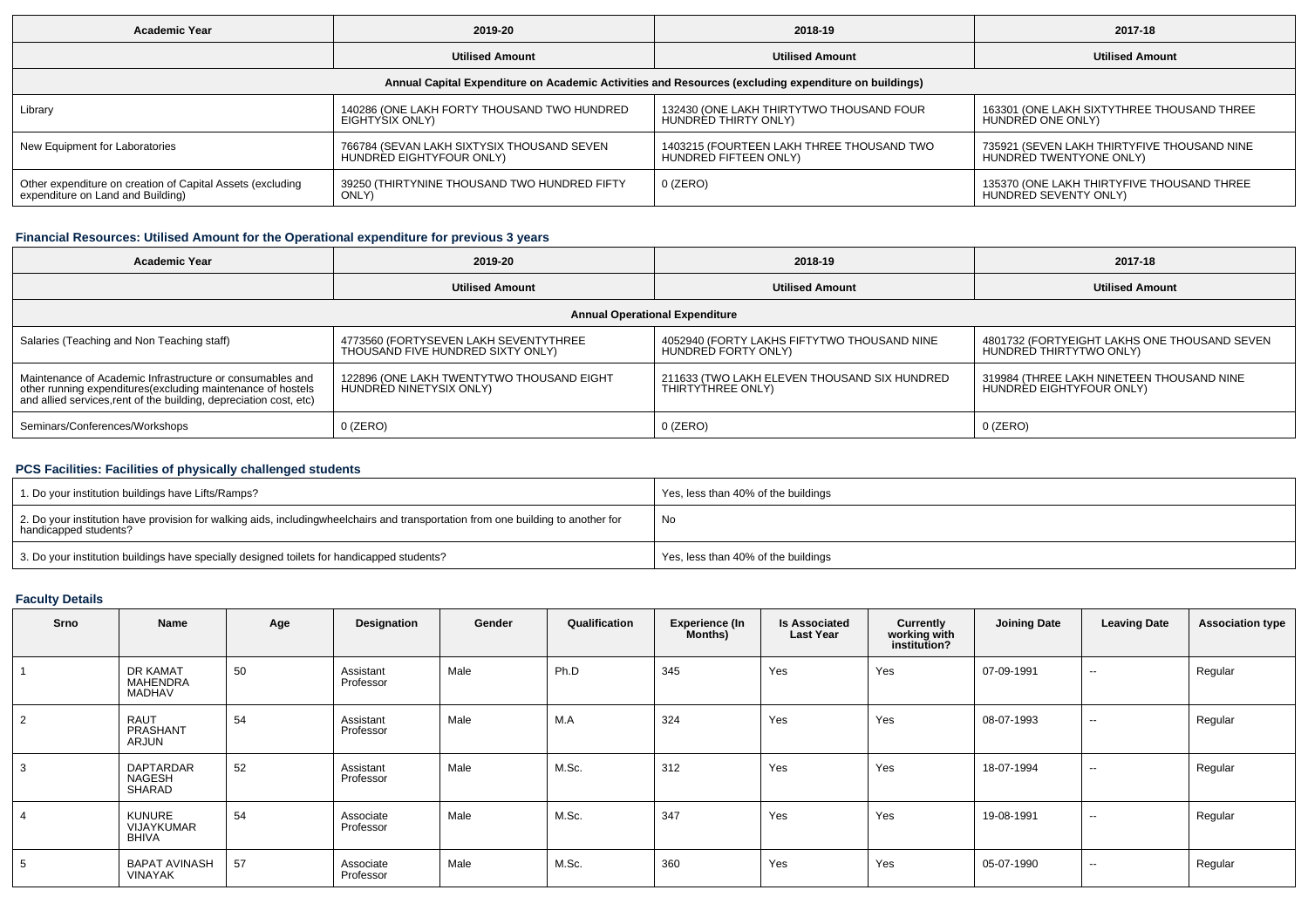| 6              | KESARKAR<br>SANTOSH<br><b>VISHNUPANT</b>             | 56 | Assistant<br>Professor | Male   | M.Sc.           | 346 | Yes | Yes | 01-07-1991 | --                       | Regular                |
|----------------|------------------------------------------------------|----|------------------------|--------|-----------------|-----|-----|-----|------------|--------------------------|------------------------|
| $\overline{7}$ | <b>SIRSATHE</b><br><b>SHRIKANT</b><br><b>VIKRANT</b> | 41 | Associate<br>Professor | Male   | M.A.(History)   | 202 | Yes | Yes | 28-09-2003 | $\ddotsc$                | Regular                |
| 8              | DAHIBAVKAR<br><b>SACHIN</b><br>SHANTARAM             | 42 | Assistant<br>Professor | Male   | M.A.(History)   | 35  | Yes | Yes | 01-08-2017 | --                       | Regular                |
| 9              | DR WANKHADE<br><b>NILESH</b><br><b>MOHANRAO</b>      | 34 | Assistant<br>Professor | Male   | Ph.D            | 119 | Yes | Yes | 06-08-2010 | $\overline{\phantom{a}}$ | Regular                |
| 10             | DR PARULEKAR<br>GURUDEV<br>TULSIDAS                  | 52 | Assistant<br>Professor | Male   | Ph.D            | 212 | Yes | Yes | 16-11-1992 | $\overline{\phantom{a}}$ | Regular                |
| 11             | <b>BALWAN VIMAL</b><br>DATTATRAY                     | 59 | Associate<br>Professor | Female | M.Sc.           | 361 | Yes | Yes | 11-08-1990 | --                       | Regular                |
| 12             | <b>BHENKI</b><br>CHANDRAKANT<br><b>DATTATRAY</b>     | 50 | Assistant<br>Professor | Male   | M.Sc.           | 332 | Yes | Yes | 16-11-1992 | --                       | Regular                |
| 13             | KHARAT SUHAS<br>SAKHARAM                             | 34 | Assistant<br>Professor | Male   | M.COM           | 37  | Yes | Yes | 19-06-2017 | ⊶.                       | Regular                |
| 14             | DR SURVASE<br>LAXMAN<br><b>SHAMRAO</b>               | 49 | Assistant<br>Professor | Male   | Ph.D            | 287 | Yes | Yes | 16-07-1996 | $\overline{\phantom{a}}$ | Regular                |
| 15             | DR MANE TANAJI<br><b>BALKRUSHANA</b>                 | 57 | Associate<br>Professor | Male   | Ph.D            | 336 | Yes | Yes | 20-06-1992 | н.                       | Regular                |
| 16             | DR DHERE<br><b>SUNETRA</b><br>LAXMAN                 | 34 | Assistant<br>Professor | Female | Ph.D            | 81  | Yes | Yes | 25-10-2013 | -−                       | Regular                |
| 17             | PATIL SHIVAJI<br><b>SHAMRAV</b>                      | 58 | Associate<br>Professor | Male   | M.A.(Economics) | 420 | Yes | Yes | 11-07-1985 | --                       | Regular                |
| 18             | <b>KAMBLE</b><br>PRALHAD<br><b>NAMDEV</b>            | 39 | Assistant<br>Professor | Male   | M. Phil         | 144 | Yes | Yes | 16-06-2008 | --                       | Regular                |
| 19             | DR JAMBALE<br><b>SUKHADA</b><br><b>MANGESH</b>       | 55 | Associate<br>Professor | Female | Ph.D            | 360 | Yes | Yes | 10-07-1990 | --                       | Regular                |
| 20             | <b>BHOSALE</b><br>VASANT<br><b>BAHUSAHEB</b>         | 57 | Associate<br>Professor | Female | M.A             | 372 | Yes | Yes | 19-06-1989 | ⊶.                       | Regular                |
| 21             | DR KAJALE<br><b>VIJAY SHRIRANG</b>                   | 57 | Associate<br>Professor | Male   | Ph.D            | 263 | Yes | Yes | 12-06-1988 | -−                       | Regular                |
| 22             | DR TAYADE<br>SANJAY<br><b>BHASKAR</b>                | 48 | Assistant<br>Professor | Male   | Ph.D            | 204 | Yes | Yes | 09-06-2003 | ⊶.                       | Regular                |
| 23             | <b>KANDALGAONKA</b><br>R YOGITA<br>SHIVAJI           | 27 | Assistant<br>Professor | Female | M.Sc.           | 36  | Yes | Yes | 15-06-2017 | ⊷                        | Adhoc /<br>Contractual |
| 24             | JOSHI MUGDHA<br><b>TANMAY</b>                        | 27 | Assistant<br>Professor | Female | M.Sc.           | 58  | Yes | Yes | 12-08-2015 | н.                       | Adhoc /<br>Contractual |
| 25             | <b>TELI SANDIP</b><br><b>SHIVRAM</b>                 | 31 | Assistant<br>Professor | Male   | M.COM           | 24  | Yes | Yes | 02-07-2018 | н.                       | Adhoc /<br>Contractual |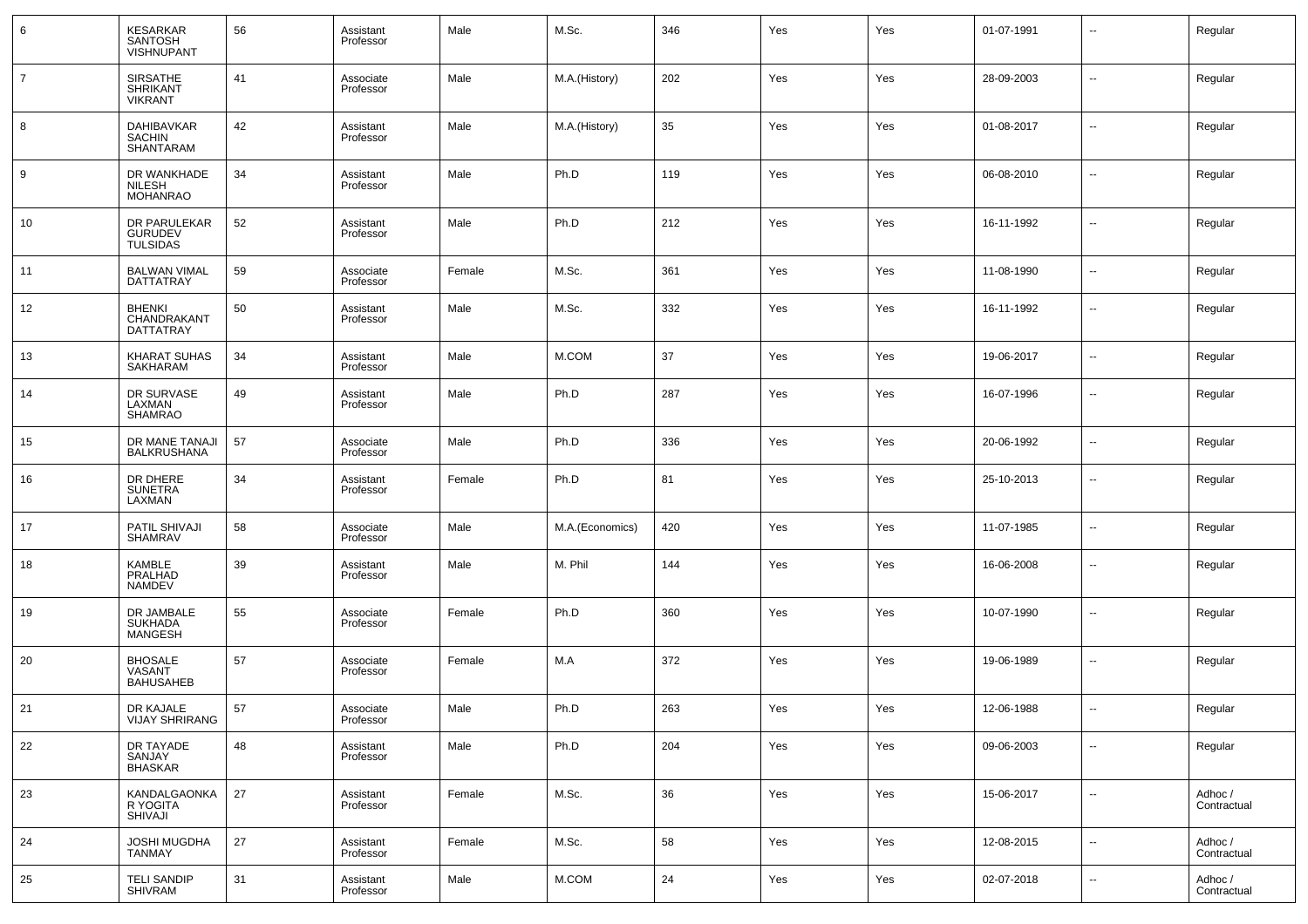| 26 | <b>HIRLEKAR</b><br>RASHMI<br><b>RAMESH</b>             | 46 | Assistant<br>Professor | Female | M.COM            | 46              | Yes | Yes | 03-08-2016 | $\overline{\phantom{a}}$ | Adhoc /<br>Contractual |
|----|--------------------------------------------------------|----|------------------------|--------|------------------|-----------------|-----|-----|------------|--------------------------|------------------------|
| 27 | MANDELKAR<br><b>SURAJ VIJAY</b>                        | 27 | Assistant<br>Professor | Male   | M.Sc.            | 12              | Yes | Yes | 16-06-2019 | $\overline{a}$           | Adhoc /<br>Contractual |
| 28 | <b>TEURWADKAR</b><br><b>BALKRISHNA</b><br><b>DATTU</b> | 33 | Assistant<br>Professor | Male   | <b>MBA</b>       | 107             | Yes | Yes | 18-07-2011 | --                       | Adhoc/<br>Contractual  |
| 29 | PIRKHAN SANA<br><b>ABDUL GANI</b>                      | 27 | Assistant<br>Professor | Female | M.Sc.            | 48              | Yes | Yes | 25-06-2016 | --                       | Adhoc /<br>Contractual |
| 30 | <b>VALANJU NITIN</b><br><b>MANOHAR</b>                 | 41 | Assistant<br>Professor | Male   | M.Sc.            | 140             | Yes | Yes | 09-10-2008 | --                       | Adhoc /<br>Contractual |
| 31 | <b>MORYE</b><br><b>SHRADDHA</b><br><b>SHIVDAS</b>      | 26 | Assistant<br>Professor | Female | M.Sc.            | 42              | Yes | Yes | 28-01-2017 | --                       | Adhoc /<br>Contractual |
| 32 | LOMTE<br><b>SUSHANT</b><br>PRAKASH                     | 24 | Assistant<br>Professor | Male   | M.Sc.            | 15              | Yes | Yes | 01-04-2019 | --                       | Adhoc /<br>Contractual |
| 33 | PEDNEKAR<br><b>RAJASHRI</b><br><b>DHANAJI</b>          | 27 | Assistant<br>Professor | Female | <b>MBA</b>       | 46              | Yes | Yes | 13-08-2016 | --                       | Adhoc /<br>Contractual |
| 34 | RAORANE<br>NIKITA MOHAN                                | 27 | Assistant<br>Professor | Female | MSc(Mathematics) | 11              | Yes | Yes | 10-06-2019 | --                       | Adhoc /<br>Contractual |
| 35 | <b>SARANG PRITI</b><br><b>PRATHAMESH</b>               | 27 | Assistant<br>Professor | Female | M.COM            | 31              | Yes | Yes | 06-07-2015 | $\overline{\phantom{a}}$ | Adhoc /<br>Contractual |
| 36 | ZORE RAJU<br><b>BABU</b>                               | 33 | Assistant<br>Professor | Male   | M.A              | 18              | Yes | Yes | 01-01-2019 | н.                       | Adhoc /<br>Contractual |
| 37 | <b>KADAM NUTUN</b><br><b>SACHIN</b>                    | 42 | Assistant<br>Professor | Female | M.Sc.            | 178             | Yes | Yes | 25-11-2005 | ш,                       | Adhoc /<br>Contractual |
| 38 | <b>KHAN SAMSHER</b><br><b>DAUD</b>                     | 27 | Assistant<br>Professor | Male   | M.Sc.            | 58              | Yes | Yes | 21-08-2015 | ш,                       | Adhoc /<br>Contractual |
| 39 | <b>TARI SHAMALI</b><br><b>SHANKAR</b>                  | 28 | Assistant<br>Professor | Female | M.COM            | 48              | Yes | Yes | 15-06-2016 | --                       | Adhoc /<br>Contractual |
| 40 | <b>BORKAR</b><br>SHAHABANU<br><b>HAMID</b>             | 34 | Assistant<br>Professor | Female | M.COM            | 11              | Yes | Yes | 24-07-2019 | --                       | Adhoc /<br>Contractual |
| 41 | <b>AMDOSKAR</b><br><b>ANKITA ASHOK</b>                 | 26 | Assistant<br>Professor | Female | <b>MCA</b>       | 7               | Yes | Yes | 01-12-2019 | --                       | Adhoc /<br>Contractual |
| 42 | LAD TANUJA<br>TUKARAM                                  | 30 | Assistant<br>Professor | Female | <b>MBA</b>       | 83              | Yes | Yes | 03-07-2013 | --                       | Adhoc /<br>Contractual |
| 43 | <b>HINDLEKAR</b><br>NITIN<br><b>BALKRISHNA</b>         | 33 | Assistant<br>Professor | Male   | <b>MMS</b>       | 10 <sup>°</sup> | Yes | Yes | 23-09-2019 | $\sim$                   | Adhoc /<br>Contractual |
| 44 | DR BORKAR<br>NAMRATA R                                 | 41 | Assistant<br>Professor | Female | <b>BHMS</b>      | $9\,$           | Yes | Yes | 12-10-2019 | $\overline{\phantom{a}}$ | Adhoc /<br>Contractual |
| 45 | KAMTEKAR<br><b>ANKITA</b><br><b>SANTOSH</b>            | 26 | Assistant<br>Professor | Female | M.Sc.            | 12              | Yes | Yes | 17-06-2019 | $\sim$                   | Adhoc /<br>Contractual |
| 46 | KARPE<br>PRIYANKA<br><b>DEVIDAS</b>                    | 28 | Assistant<br>Professor | Female | M.Sc.            | 43              | Yes | Yes | 09-12-2016 | н.                       | Adhoc /<br>Contractual |